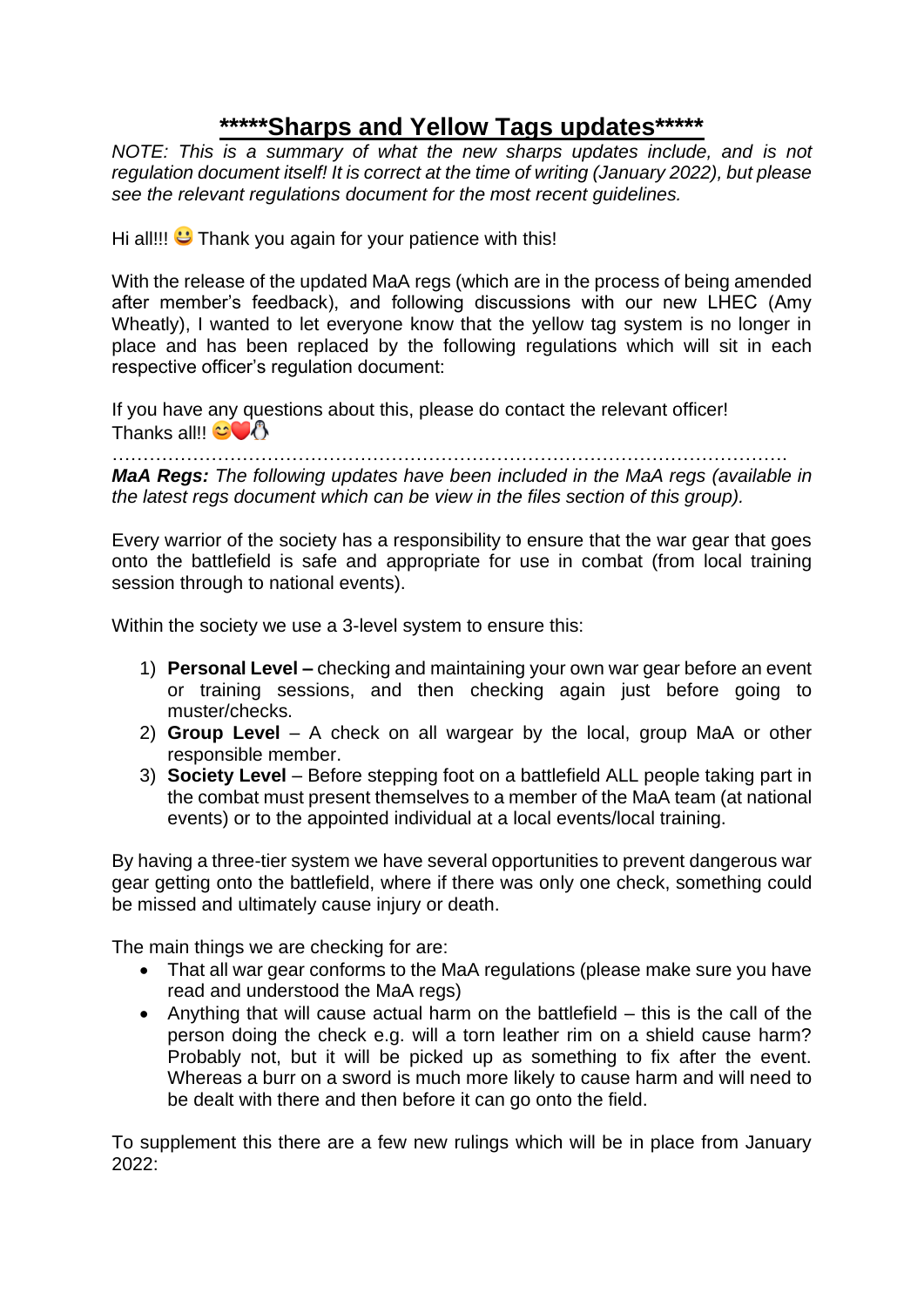- 1) At any time when live at an event, warriors may only enter the arena via the entrance way, and may not duck beneath the ropes at any point. The entrance will be made obvious by the MaA team.
- 2) It is the responsibility of the local group leader to ensure that all new members are aware of and understand the regulations and policies of the society, including the regulations around sharp weapons. Notes to those doing checks on war gear:
- 1) Remember to actively ask all members if they have a sharp on them when doing their check.
- 2) Have one individual standing at the entrance to the arena whose sole purpose is to watch out for anyone who may not have been checked or who may have ducked under the ropes.

…………………………………………………………………………………………………

## **Living History Exhibit Co-ordinator Regs: The following will sit it the LHE regs.**

1) Anyone wishing to display or carry sharp weapons on a WIC at an event must make the LHEC aware prior to the event. A weapon is defined as an item who's primary function was for use in combat; sharps used for cooking, butchery or woodwork etc. do not need to be declared.

Please note that the LHE team, will also be conducting checks at every event, to make sure sharps are being carried and displayed appropriately.

- 2) When not in use, ALL sharps must be kept on your WIC behind the rope, or secured inside a closed tent if there is no one on the WIC. SHARPS MUST NEVER BE LEFT UNATENDED ON A DISPLAY.
- 3) Sharp weapons must either be:
	- Secured to their display when on the LHE e.g. tied onto a rack or table, so that a member of the public cannot just pick it up.
	- Beyond the reach of the public from behind the rope barrier.

If you are unable to do either of these then you may not display sharp weapons on your WIC.

- 4) If you have sharp weapons on your person as part of your impression on the LHE, be mindful of this fact and ensure members of the public cannot draw them and they cannot fall out. For example, securing a sword in the scabbard with a peace tie and be aware of where your weapons are.
- 5) All sharp weapons must be stored separately to blunt, combat weapons. For example, you must NEVER have a pile of both combat and sharp spears.
- 6) All sharp weapons should be covered when being transported to the arena i.e. swords and knives must remain in their sheaths; axes must have a cover (This should be a wooden cover, but can be a simple, plain leather cover). Note: Spears should ideally be covered, but due to their length may be carried vertically with the head in the air, if this is not possible, then it must be covered.
- 7) Where possible visibly distinguish your sharps weapons from your blunt, especially if they are superficially similar e.g. have the same or similar sheaths. So that YOU as an individual can immediately and easily tell the difference. This may be done by: